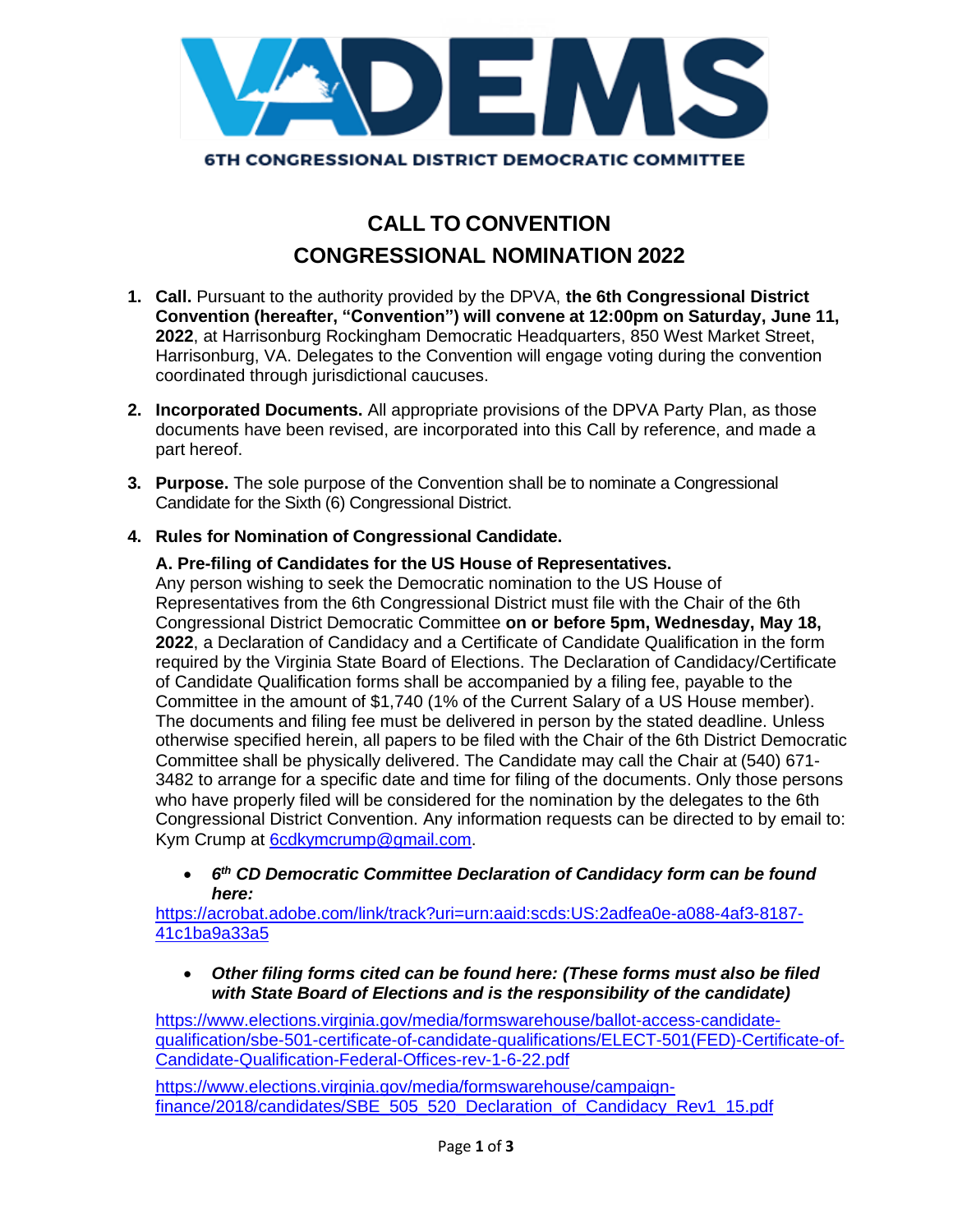### **B. Nomination of a Candidate for Congress.**

In the event that only one (1) candidate qualifies with the filing requirements by the above deadline, the convention and the caucuses herein will be cancelled, and the single filer will be declared the nominee.

**C. Convention Rules**. The 6<sup>th</sup> Congressional District Democratic Convention shall be governed by the rules developed by the temporary Rules Committee and rules developed by the permanent Rules Committee and adopted by the Convention. The 6<sup>th</sup> District Chair shall appoint the members of the temporary Rules Committee.

### **5. Selection of Convention Delegates.**

**A. Apportionment.** The allocation formula will be the same as the 2022 Reorganization formula as adopted by the DPVA Central Committee Q4 2021 Meeting. As set forth by the Central Committee at that time, a combination of election results and locality population has been used to allocate convention delegates for all congressional district conventions. The breakdown as allocated by locality is as follows:

| <b>CD</b> | <b>Locality</b>     | <b>Delegates</b> |
|-----------|---------------------|------------------|
| 6         | Alleghany           | 3                |
| 6         | Augusta             | 14               |
| 6         | <b>Bath</b>         | 1                |
| 6         | <b>Botetourt</b>    | 6                |
| 6         | Buena Vista (City)  | 1                |
| 6         | Clarke              | 3                |
| 6         | Covington (City)    | 1                |
| 6         | Frederick           | 18               |
| 6         | Harrisonburg (City) | 10               |
| 6         | Highland            | 1                |
| 6         | Lexington (City)    | 2                |
| 6         | Page                | 4                |
| 6         | Roanoke             | 12               |
| 6         | Roanoke (City)      | 23               |
| 6         | Rockbridge          | 4                |
| 6         | Rockingham          | 15               |
| 6         | Salem (City)        | 5                |
| 6         | Shenandoah          | 8                |
| 6         | Staunton (City)     | 6                |
| 6         | Warren              | 7                |
| 6         | Waynesboro (City)   | 5                |
| 6         | Winchester (City)   | 6                |
| Total     |                     | 155              |